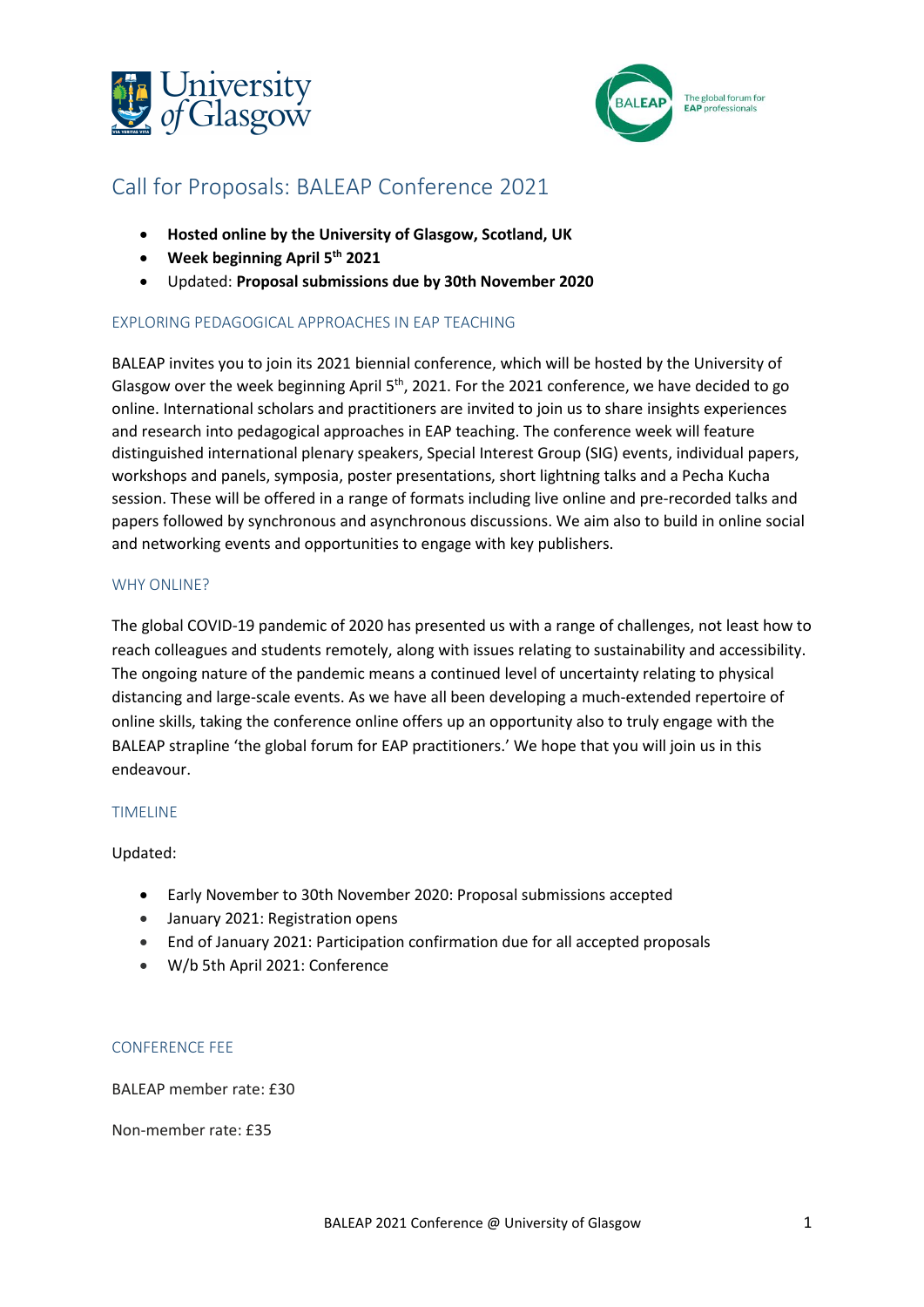



#### CONFERENCE THEME

Teaching EAP necessitates a consideration not only of what we teach but also of the different processes that students engage in and *how* we facilitate learning through research-informed and research-led teaching. Building on the 2019 Leeds focus on the practitioner, the BALEAP 2021 conference provides a forum to explore pedagogies employed in teaching EAP in different contexts, at different levels of study, face to face and online, and pedagogies for EAP teacher development. We believe a focus on pedagogy will help serve the aims of BALEAP in enhancing teaching and 'supporting professional development' (BALEAP webpages 2018).

We invite proposals from all involved in EAP and, as we run the first fully online biennial BALEAP conference, we would be particularly pleased to receive papers from international members of the community and practitioners who might otherwise be unable to attend.

#### LINKING THEORY AND PRACTICE

We are interested in proposals that showcase research-informed pedagogies in practice and examples of research of pedagogies in a range of EAP settings.

The **key strands** are:

#### 1. TEACHING APPROACHES IN VARIED CONTEXTS

We aim to represent a wide spectrum of EAP teaching activity and welcome submissions relating to diverse theoretical perspectives that inform practice (Genre informed, EGAP, ESAP, Academic Literacies, Critical EAP and others). We are looking for inspiration and innovation as well as examples of tried-and-tested good practice. Abstracts featuring teaching approaches or interventions that are clearly research informed and have been evaluated for effectiveness are particularly welcome.

We are also interested in proposals that will show how approaches to assessment and feedback reflect approaches to teaching and facilitating learning, and enhance student outcomes.

We are cognizant of the many and varied contexts in which EAP instruction is being delivered. We are also keen to exploit the advantages of the online conference format to reach as wide an audience as possible, ensuring diverse and inclusive representation. We also welcome submissions showcasing teaching practices from a wide range of geographical and institutional settings and employing a range of modalities (online, blended, face-toface).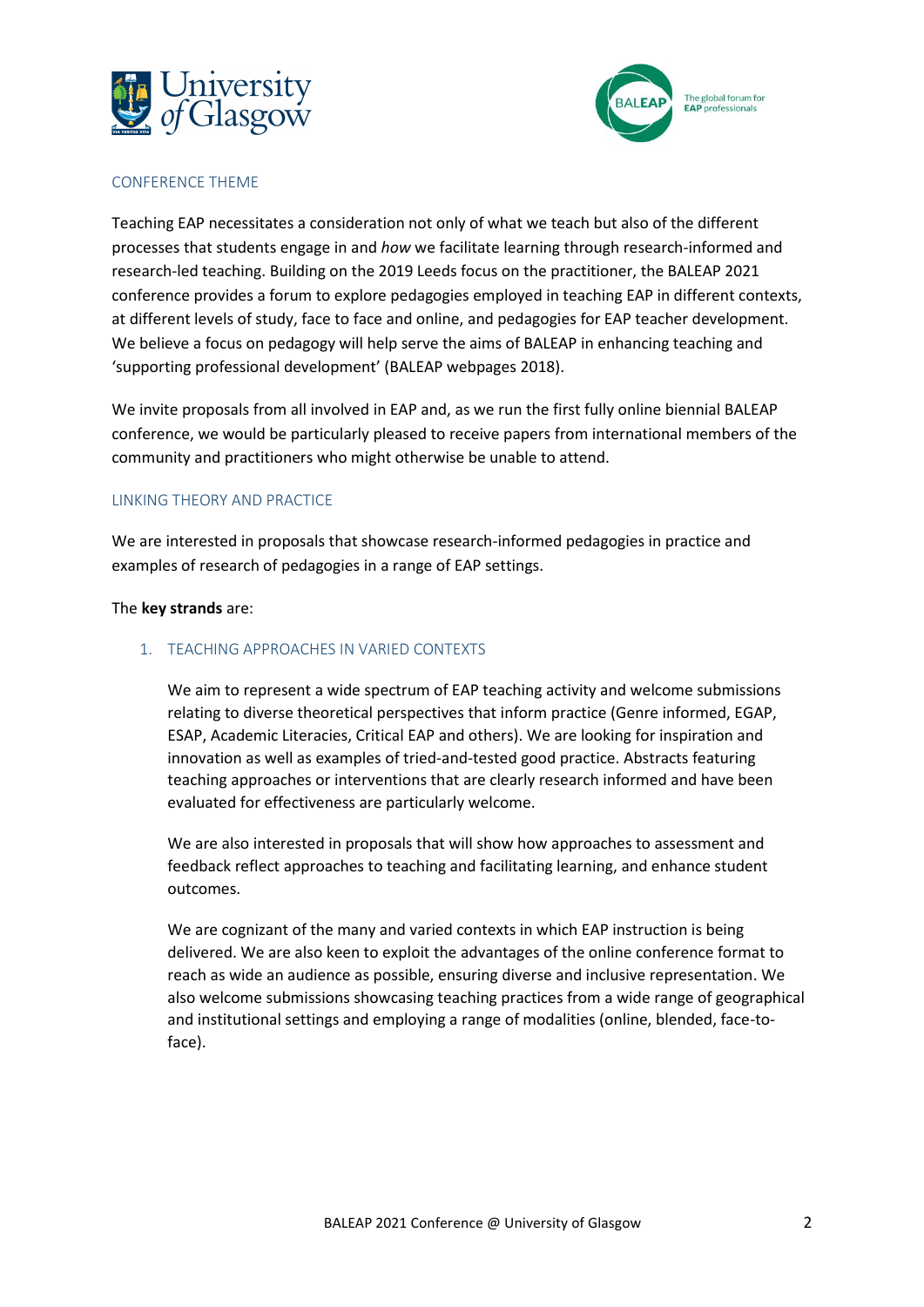



#### 2. TEACHER DEVELOPMENT

We are interested in proposals that show how approaches to EAP teacher development and education reflect the needs of practitioners working in different contexts. We are particularly interested in proposals discussing approaches that enhance engagement and understanding of the range of factors involved in teaching EAP and, ultimately, practice. Submissions might include, but are not limited to, approaches for teachers at different stages their careers, of different lengths and types of CPD and teacher induction.

#### 3. QUALITY ASSURANCE AND QUALITY ENHANCEMENT IN TEAP

Quality assurance (QA) and quality enhancement (QE) codes set expectations and aim to facilitate the best possible learning and teaching experiences. Proposals might include those showcasing innovative approaches to enhancing and assuring quality in EAP teaching, for example in student and staff involvement and partnerships, and approaches that align teaching and learning needs to QE mechanisms.

#### 4. RESEARCHING PEDAGOGIES IN EAP

Educational research and scholarship have the potential to provide a rich evidence base for EAP practice and to spur innovation.

We aim to showcase a range of scholarly work applying and employing different methodologies for scholarship that have clearly led to improved understandings and more effective practice.

#### 5. INFORMING AND RESPONDING TO TRENDS IN HIGHER EDUCATION

The diverse contexts that EAP practitioners and researchers work in along with the changing priorities of HE present opportunities and challenges. We welcome proposals showing how pedagogies are both proactive and responsive to current issues in higher education. These themes include, but are not limited to, the increased prominence of teaching, enhancing the student experience, massification, marketization, transnational education, accountability, use of technologies and sustainability.

# **Further information on presentation formats, guidelines for submissions, criteria for selection and the timeline for submission and review will be provided in the coming week.**

BALEAP21 is hosted by the University of Glasgow.

Make contact, follow conference preparations and announcements via:

- Conference support email: [baleap2021@glasgow.ac.uk](mailto:baleap2021@glasgow.ac.uk)
- Twitter: [\(@BALEAP,](https://twitter.com/baleap) [#BALEAP21\)](https://twitter.com/hashtag/baleap2021?src=hashtag_click)
- Webpage: [BALEAP Conference 2021](https://www.gla.ac.uk/schools/mlc/eas/about%20us/ouractivities/events/)
- EAS Blog:<https://englishforacademicstudy.wordpress.com/>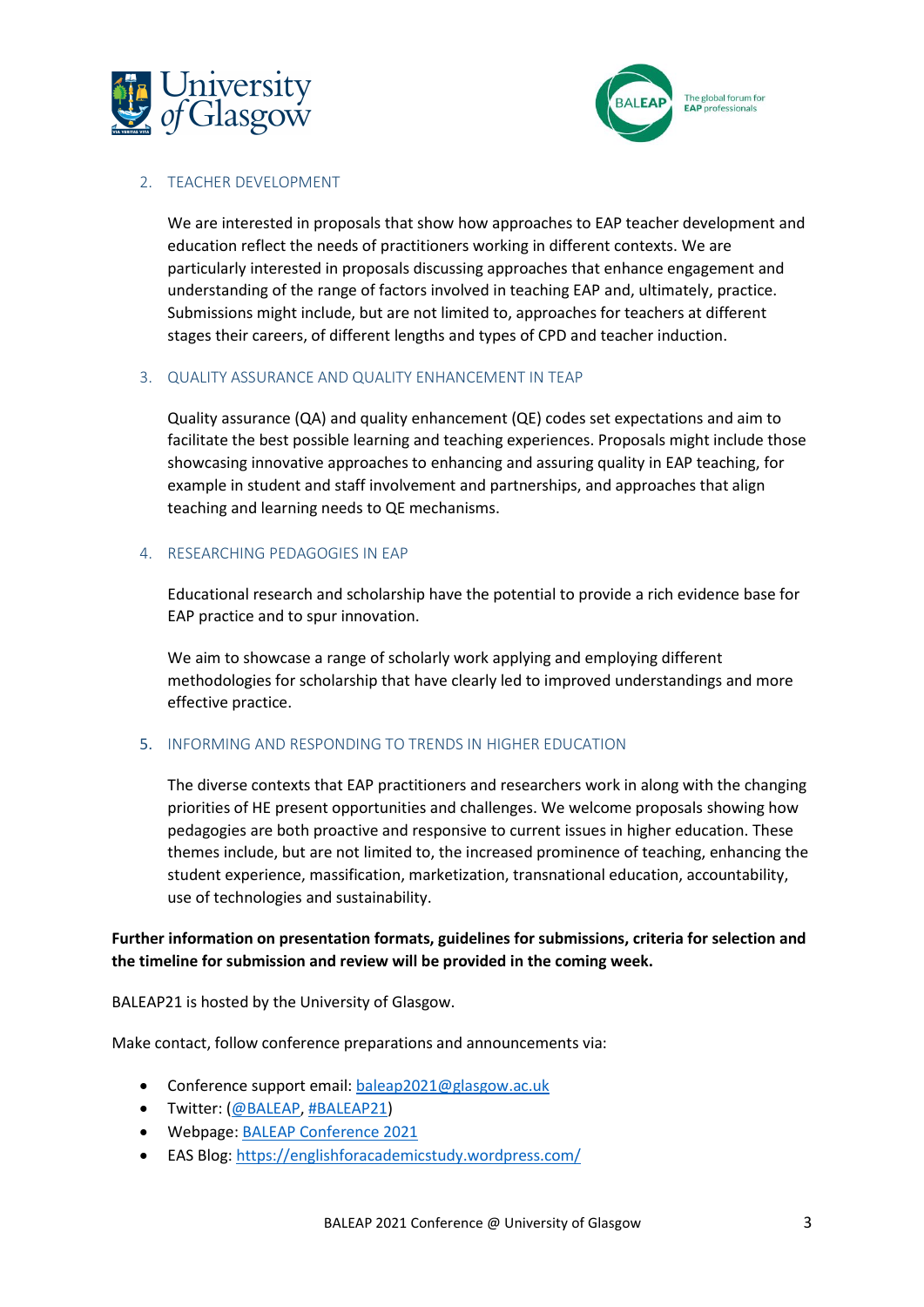



#### PRESENTATION FORMATS

#### **Please note, lengths of papers and workshops have been amended to cater to an online format.**

You are invited to submit a proposal for *one or more* of the following formats:

- Paper
- Workshop
- Short Lightning Talks
- Symposium
- Poster
- Pecha Kucha
- Special Interest Group activities.

Information on the range of formats is provided below.

#### **\*Papers:**

We invite submissions for papers on the conference theme, focusing on one or more of the key conference strands. The goal of these papers is to share knowledge and to encourage critical dialogue among conference participants. Papers will last 20 minutes with 10 minutes for questions. Priority will be given to completed research/scholarship projects (i.e. work grounded in theory, including empirical and evaluated studies).

Paper proposals should be submitted by the **first author** in the case of co-authored papers. The abstract part of the proposal should be between 300-400 words, providing an outline of the significance of the area and of the talk.

#### **\*Lightning talks**

Short talks to allow and encourage practitioners to share e.g. an intervention, innovation, example of practice, demonstration, or aspect of scholarship they have used. This provides a step up from a poster for those newer to conferences or for smaller-scale projects and may provide participants with 'take home' ideas for their classroom or EAP centre.

Lightning talks format: between 5 to 8 minutes maximum.

We aim to group talks into block of three; where \*pre-recorded, these will be made available in advance. There will be specific 'follow-up' question and answer sessions in the programme.

The abstract part of the proposal should be between 200-300 words, outlining the key points to be covered.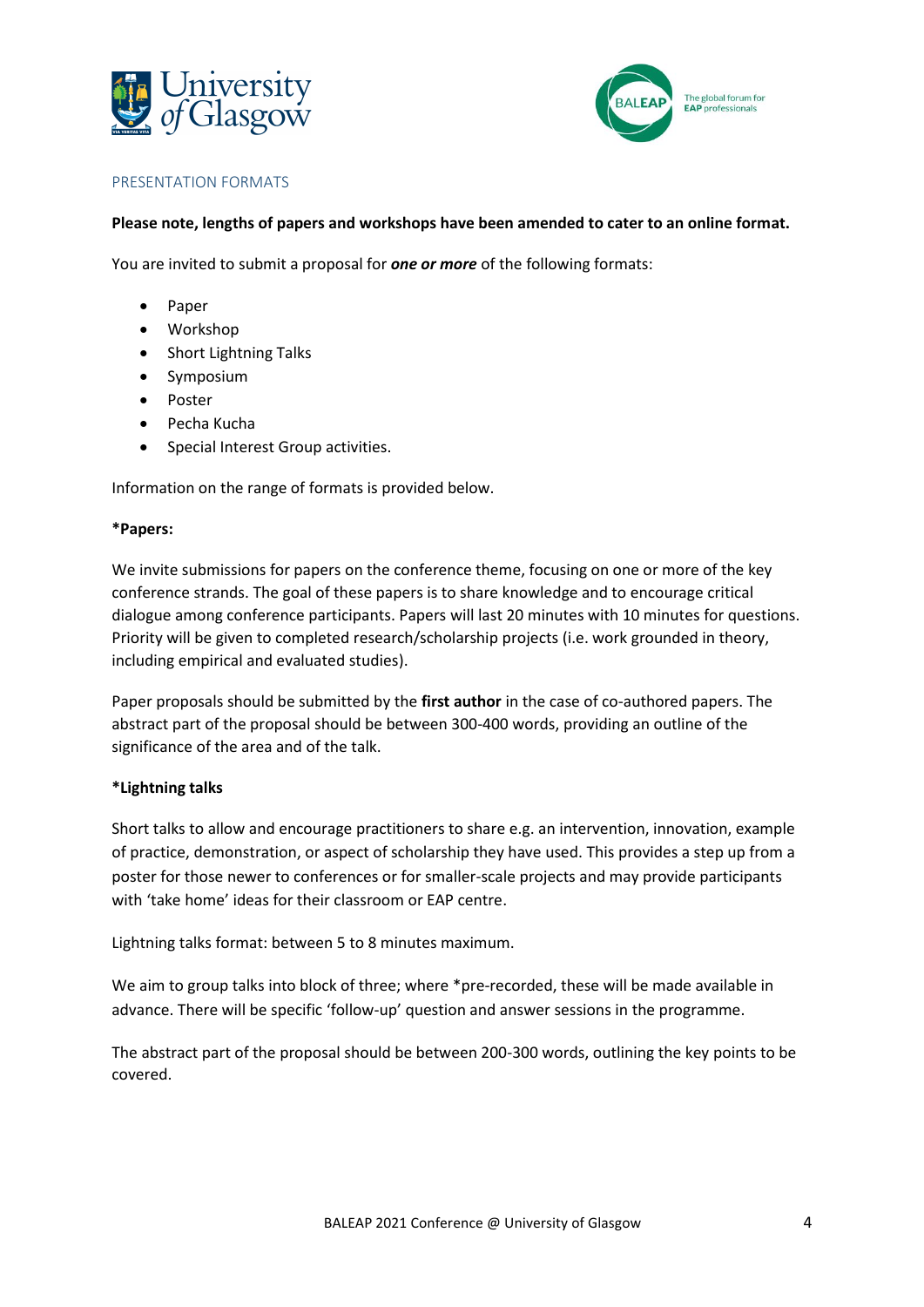



#### **Workshops:**

Workshops provide a hands-on, practical and interactive experience, focussing on one of the key conference strands. Workshops should be used to demonstrate and/or explore effective applications of pedagogies in EAP or provide hands on experience of research/scholarship tools and methods. Workshops will last 60 minutes. Leaders are encouraged to share pre-workshops materials or tasks for participants to view in advance, where appropriate.

Please specify the number of participants you can accommodate (we anticipate running workshops via Zoom, with breakout rooms; we would suggest around 20-30 to allow for some interaction with rooms).

Workshop proposals should be submitted by the first author. The abstract part of the proposal should be between 400 and 800 words and should include an outline of the workshop, intended learning outcomes and how participants will be engaged.

N.B. A limited number of workshop slots are available.

#### **\*Symposium:**

A symposium will allow for discussion of a key area based around three to four connected short talks. We invite proposals for symposia focusing on one or more of the key strands with the conference theme. A symposium must coherently address a key strand of the conference by proposing multiple perspectives and papers featuring a minimum of 3 speakers. The conference theme and key strand(s) can be addressed from research, theoretical and/or practice perspectives. Each symposium will be allocated one hour, at least 20 minutes of which will be allocated to questions and dialogue with the audience.

Presentation sections of the symposium may be pre-recorded for viewing during the week.

Symposium proposals should be submitted by the **symposium organiser** and should feature three to four presenters. The abstract part of the proposal text should be between 500 and 1000 words, describing the symposium as a whole. It may also include descriptions of individual contributions and titles within the panel.

#### **Posters:**

Posters lend themselves to research and scholarship that can be effectively presented visually. Posters should present preliminary or completed work, or consideration of pedagogies in the field of EAP in general.

Posters will be available to view on the conference webpages with poster presentation slots hosted in *Second Life* to allow for extended discussion, and so at least one of the presenters should be available (in cases of joint submission).

The abstract part of the proposal should be between 200-300 words and include an outline of the topic and focus.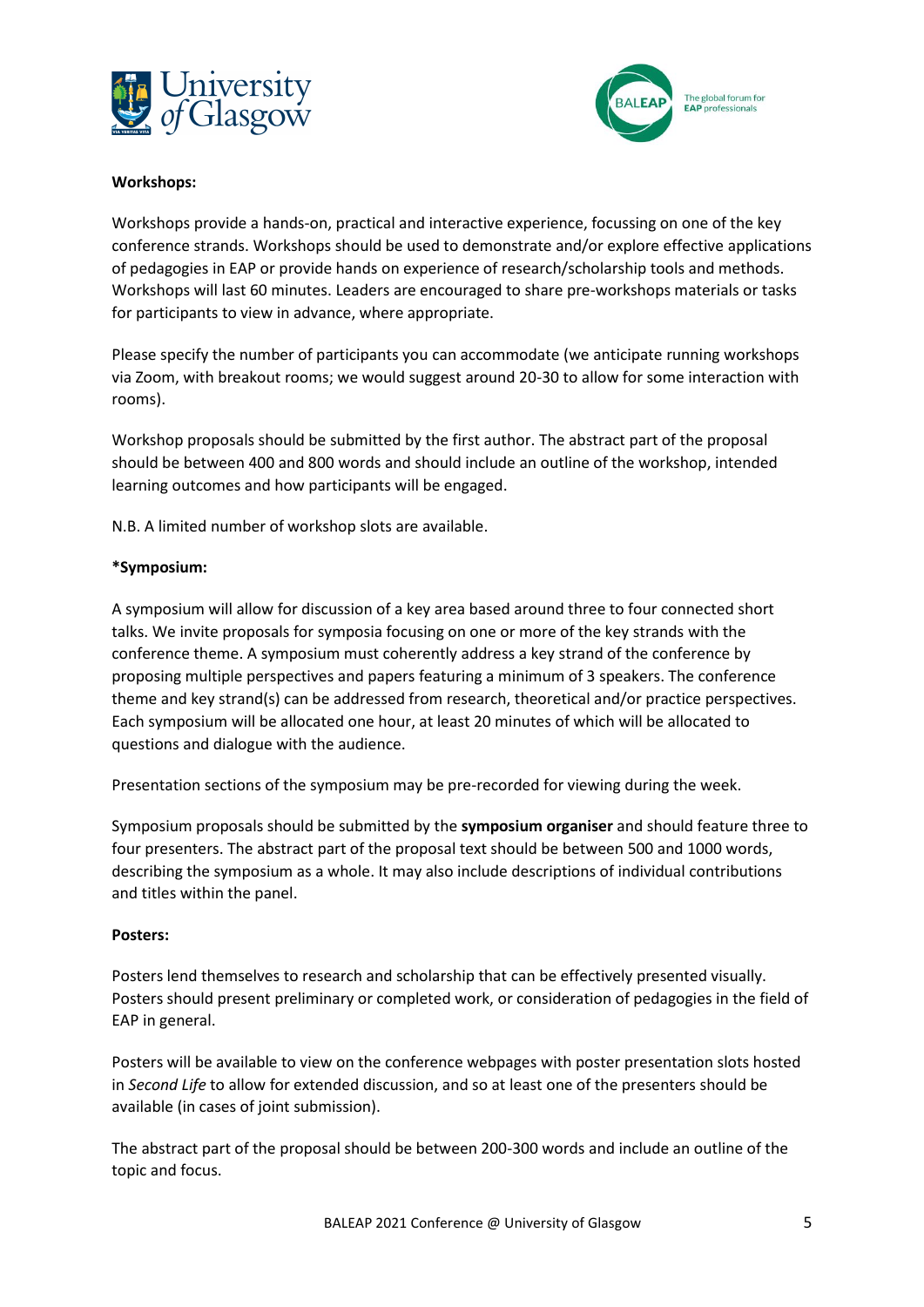



## **Pecha Kucha:**

The Pecha Kucha presentations offer a rapid-fire informal opportunity to present on an area of interest relating to teaching and learning in EAP. Fitting in with the conference theme, a Pecha Kucha presentation takes a more light-hearted look at the field of teaching and learning/pedagogies in EAP. Pecha Kucha is a 6 minute and 40 second presentation of 20 slides shown for 20 seconds each.

The abstract part of the proposal, between 200-300 words will outline the key points to be made.

#### **SIG themed events/slots**

The newly formed SIG groups are invited to present proposals for activities. These should take no more than half a day or around three hours. At least some SIG events are likely to run concurrently.

Please feel free to contact the conference steering group to discuss ideas.

The abstract part of the proposal should be between 500-1000 words, providing an outline of the aims of the event and key components.

\*Pre-recorded/pre-prepared submissions are likely to be requested.

# PROPOSAL SUBMISSION AND REVIEW PROCESS

Proposals will be accepted from mid-September. Further details will be provided on our webpages.

The deadline for submissions has been extended to 30th *November 2020*. Each proposal will be reviewed by at least 2 reviewers, from different institutions. The proposals will be rated as Accept, Accept with minor revisions or Reject. Where minor revisions are required, applicants will have the opportunity to revise and resubmit. The reviewers' decision will be final. Proposals including research should indicate adherence to local ethics practices. We aim to send **notices of acceptance in November. Confirmation of acceptance will be due in December.** 

#### CRITERIA FOR SELECTION

The following criteria will form the basis for abstract selection and so may be useful for you when you are putting together your proposal:

**Interest:** the work is sufficiently accessible and interesting to a wide, international audience

**Relevance**: the proposal aligns with the conference theme and sub-themes

- Research-informed and research-led pedagogies: the links to underling principles and theories are explained and justified
- Research design for empirical research/scholarship: the research questions, context and participants, procedures for gathering and analysing data are explained and justified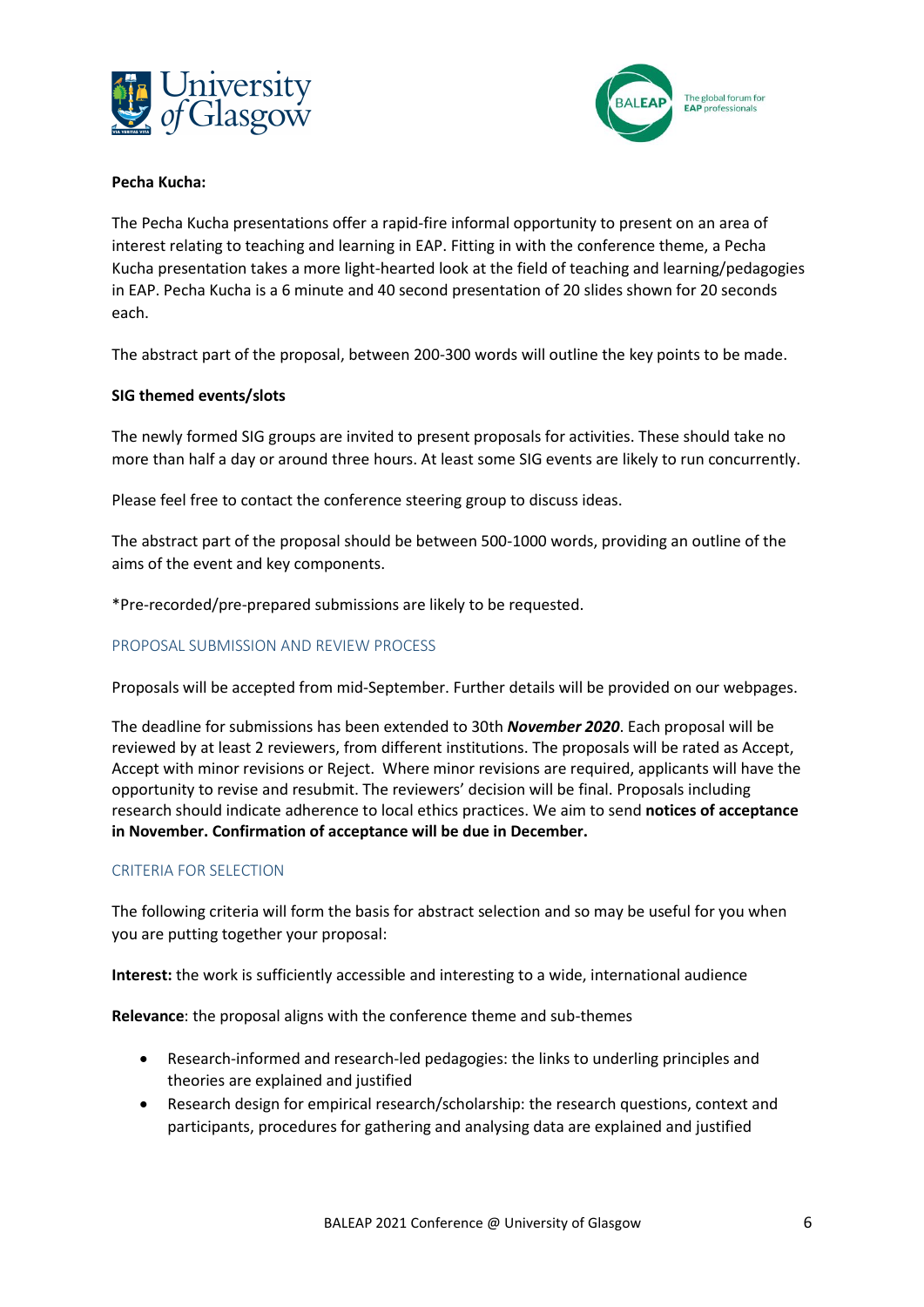



#### **Outcomes and Insights**:

- A description of how the work contributes to the understanding or practice of EAP is provided
- For empirical work, evidence and/or findings are reported

#### **Coherence & Insights for symposia:**

- Appropriacy /significance of theme
- Presentation of original and/or contrasting perspectives
- Planned opportunities for audience discussion

## **Audience Engagement** (as appropriate for workshops and symposia)

- Planned opportunities for active audience engagement in the session are described
- Opportunities for audience participation in the discussion are included
- Effective pedagogical practices are demonstrated and explained

For group submissions, the first author is considered the presenting author and is expected to register for the conference. All presenting should register.

#### PROPOSAL FORMAT: GUIDELINES FOR SUBMISSION

You will be asked to submit the following:

- **1. Title** (15 words)
- **2. Abstract for publication** (word counts dependent on type of proposal)

The abstract will be published on the conference website. It should address the **conference theme**, describing **the proposal's topic** and indicating the **literature, methods, evidence and conclusions**, or the **literature and current EAP conversations it engages with**. Please note the length of abstract required is dependent on the presentation format as noted above.

**3. Additional Information section** 

The additional information section should explain the **rationale and significance of the proposal** and its **relevance to the conference themes**, state the **intended learning outcomes for participants and outcomes** and include **plans for participants' engagement in the session, particularly important for workshops**. This is for review purposes only and should be no more than 300 words in length. Please note, the requirements for the additional details section change dependent on the submission type. Please see details above.

#### **4. References**

**A list of the major references** (up to 10 major/indicative references, for review purposes only).

Please **anonymise** the proposal text to the greatest possible extent to allow **blind review** (e.g., omit names of institutions; omit self-references to work that would identify you).